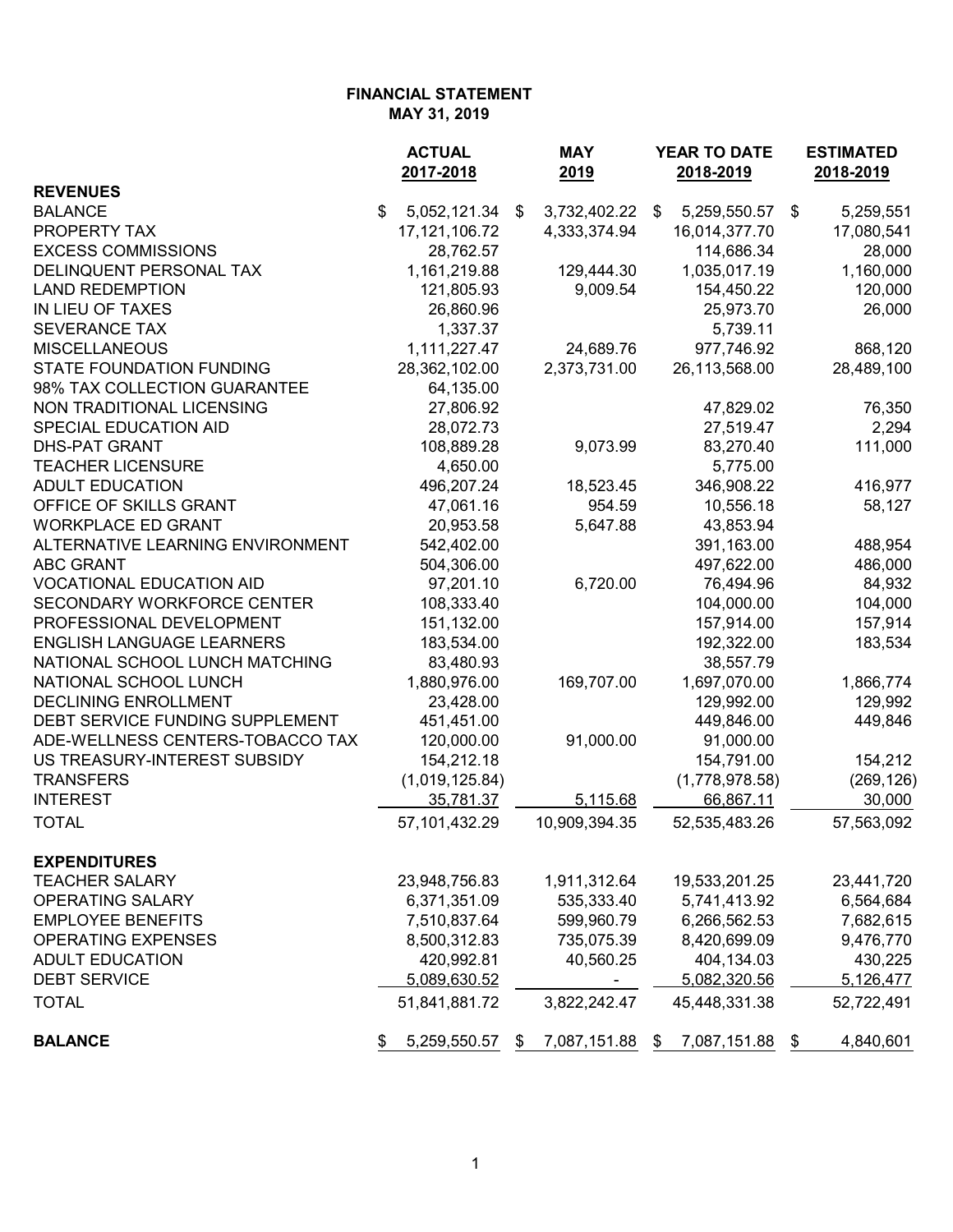|                                                                        | <b>ACTUAL</b><br>2017-2018<br><b>BUILDING FUND</b> | <b>MAY</b><br>2019 |     | YEAR TO DATE<br>2018-2019  | <b>ESTIMATED</b><br>2018-2019 |
|------------------------------------------------------------------------|----------------------------------------------------|--------------------|-----|----------------------------|-------------------------------|
| <b>REVENUES</b>                                                        |                                                    |                    |     |                            |                               |
| <b>BALANCE</b>                                                         | \$13,406,862.49                                    | \$<br>6,830,048.06 | - S | 11,493,672.12 \$           | 11,493,672                    |
| <b>GOOD FAITH DEPOSIT</b>                                              |                                                    |                    |     |                            |                               |
| <b>ACADEMIC FACILITIES PARTNERSHIP</b><br><b>DEBT SAVINGS TRANSFER</b> |                                                    | 786,437.92         |     | 2,409,789.09               | 3,000,000                     |
| NET REMAINING REFUNDING BONDS                                          |                                                    |                    |     |                            |                               |
| <b>INTEREST</b>                                                        | 34,840.44                                          | 8,677.22           |     | 84,299.75                  | 25,000                        |
| DONATIONS-TURF/SCOREBOARD                                              |                                                    |                    |     | 25,000.00                  |                               |
| REFUND PRIOR YEAR EXPENDITURES                                         | 300.83                                             |                    |     |                            |                               |
| <b>TRANSFER-OPERATING</b>                                              | 750,000.00                                         |                    |     | 1,500,000.00               |                               |
| <b>TRANSFERS-TURF</b>                                                  | 27,250.00                                          |                    |     | 22,500.00                  | 30,000                        |
| <b>TOTAL</b>                                                           | 14,219,253.76                                      | 7,625,163.20       |     | 15,535,260.96              | 14,548,672                    |
| <b>EXPENDITURES</b>                                                    |                                                    |                    |     |                            |                               |
| <b>LAND</b>                                                            | 617,723.11                                         |                    |     | 992,078.39                 |                               |
| <b>PURCHASED SERVICES</b>                                              | 714,906.99                                         | 32,921.73          |     | 671,327.30                 | 218,000                       |
| <b>EQUIPMENT &amp; FURNITURE</b>                                       | 53,470.06                                          | 7,679.63           |     | 82,113.47                  | 192,800                       |
| <b>BUILDINGS-REMODELING</b>                                            |                                                    | 7,823.00           |     | 7,823.00                   |                               |
| <b>BUILDINGS-NEW &amp; ADDITIONS</b>                                   |                                                    | 941,975.35         |     | 6,313,344.85               | 6,950,000                     |
| <b>RENTAL-EQUIPMENT &amp; VEHICLES</b>                                 | 17,342.96                                          |                    |     |                            |                               |
| <b>FEES</b>                                                            | 390.00                                             |                    |     |                            |                               |
| <b>SUPPLIES</b><br><b>IMPROVEMENTS</b>                                 | 14,884.99                                          | 1,387.15           |     | 51,717.27                  | 150,000                       |
| <b>TOTAL</b>                                                           | 1,306,863.53<br>2,725,581.64                       | 991,786.86         |     | 783,480.34<br>8,901,884.62 | 445,000<br>7,955,800          |
|                                                                        |                                                    |                    |     |                            |                               |
| <b>BALANCE</b>                                                         | 11,493,672.12                                      | 6,633,376.34       |     | 6,633,376.34               | 6,592,872.00                  |
|                                                                        |                                                    |                    |     |                            |                               |
| <b>BALANCE</b>                                                         | 2,307,240.00                                       | 3,023,774.46       |     | 2,660,530.00               | 2,660,530.00                  |
| <b>INTEREST</b>                                                        | 44,164.16                                          |                    |     | 84,265.88                  | 44,164.00                     |
| <b>TRANSFERS</b><br><b>SINKING FUND PAYMENTS</b>                       | 309,125.84                                         |                    |     | 278,978.58                 | 309,126                       |
|                                                                        |                                                    |                    |     |                            |                               |
| <b>BALANCE</b>                                                         | 2,660,530.00                                       | 3,023,774.46       |     | 3,023,774.46               | 3,013,820                     |
| <b>TOTAL BUILDING FUND</b>                                             | $$14,154,202.12$ \$                                | 9,657,150.80 \$    |     | 9,657,150.80               | \$<br>9,606,692               |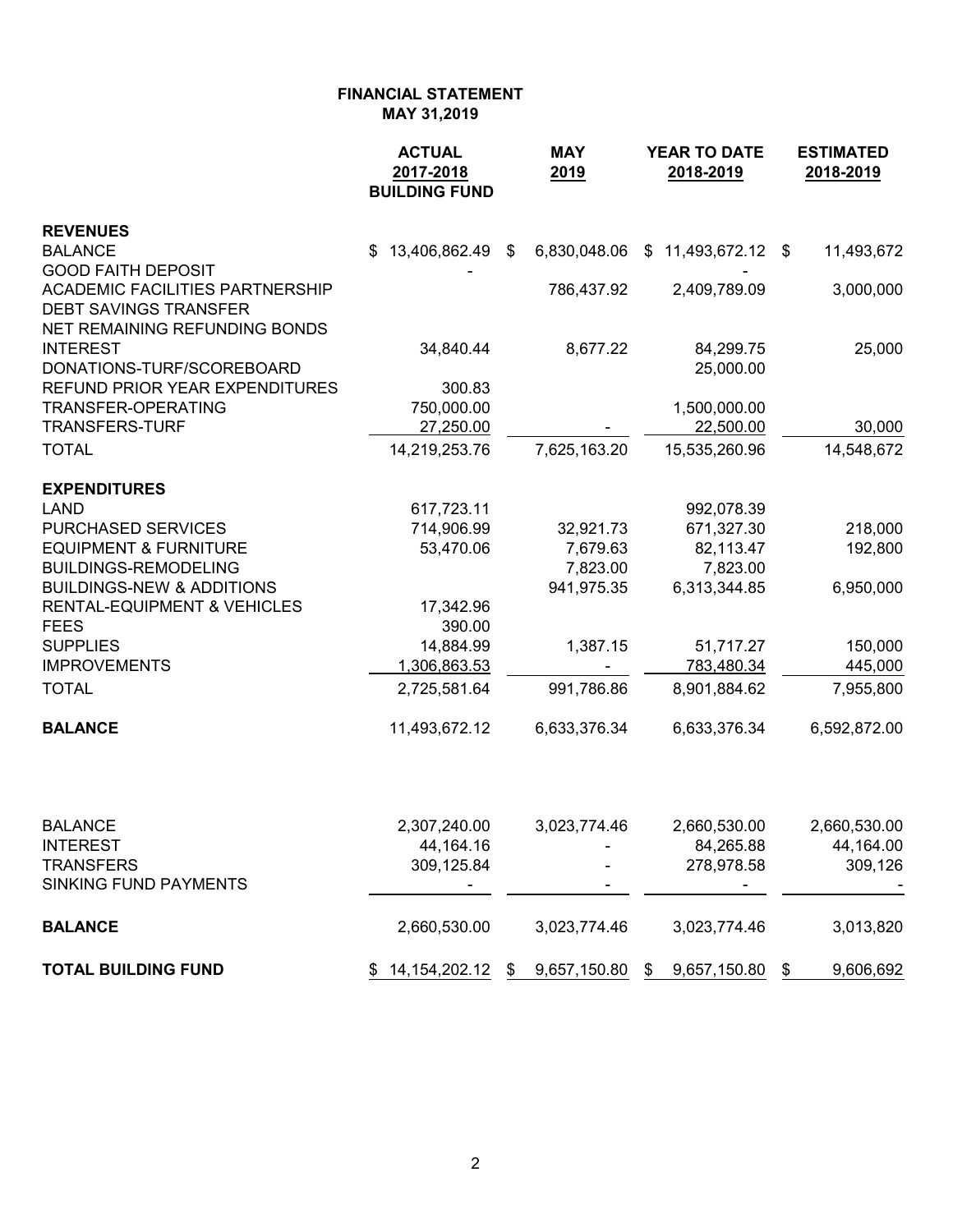## **ACTUAL MAY YEAR TO DATE 2017-2018 2019 2018-2019**

#### **BUILDING FUND-ADULT EDUCATION**

| <b>BALANCE</b>                       | \$<br>7,161.00     | S | 4,989.10    | \$<br>4,989.10 |
|--------------------------------------|--------------------|---|-------------|----------------|
| <b>TOTAL</b>                         | 4,659.41           |   |             | 2,171.90       |
| <b>EQUIPMENT</b>                     |                    |   |             | 1,682.36       |
| <b>SUPPLIES</b>                      | 4,509.41           |   |             | 489.54         |
| <b>BUILDINGS-NEW &amp; ADDITIONS</b> |                    |   |             |                |
| <b>LAND &amp; IMPROVEMENTS</b>       |                    |   |             |                |
| <b>PURCHASED SERVICES</b>            | 150.00             |   |             |                |
| ARCHITECT & ENGINEERS                |                    |   |             |                |
| <b>EXPENDITURES</b>                  |                    |   |             |                |
| <b>TOTAL</b>                         | 11,820.41          |   | 4,989.10    | 7,161.00       |
| REFUND PRIOR YEAR EXPENDITURE        |                    |   |             |                |
| <b>GENERAL IMPROVEMENT PAYMENT</b>   |                    |   |             |                |
| <b>REVENUES</b><br><b>BALANCE</b>    | \$<br>11,820.41 \$ |   | 4,989.10 \$ | 7,161.00       |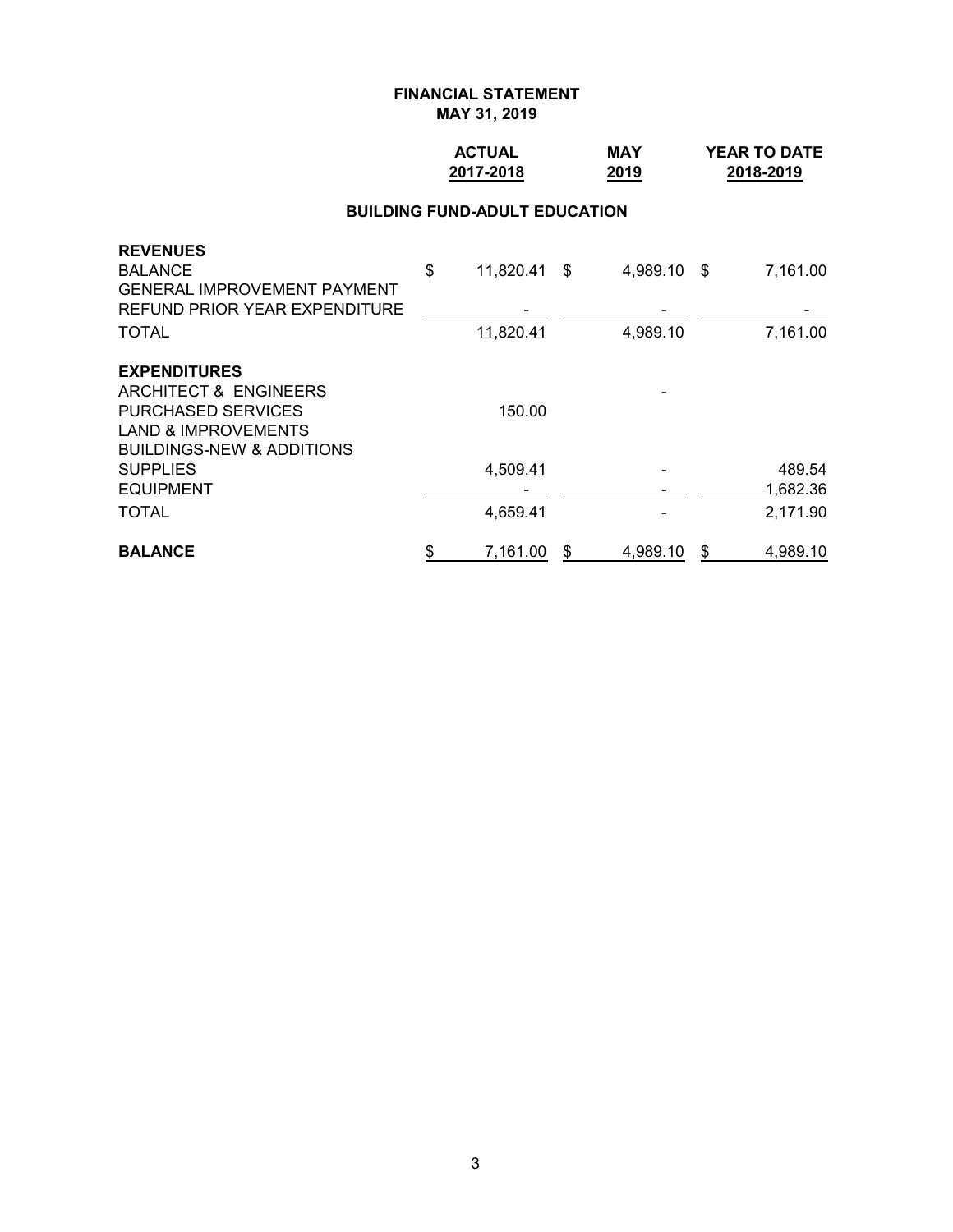**FINANCIAL STATEMENT**

**MAY 31, 2019**

|                                               |                           | <b>ACTUAL</b><br>2017-2018 |               | <b>MAY</b><br>2019 | YEAR TO DATE<br>2018-2019 |              |    | <b>ESTIMATED</b><br>2018-2019 |
|-----------------------------------------------|---------------------------|----------------------------|---------------|--------------------|---------------------------|--------------|----|-------------------------------|
|                                               |                           | <b>FEDERAL PROGRAMS</b>    |               |                    |                           |              |    |                               |
| <b>REVENUES</b>                               |                           |                            |               |                    |                           |              |    |                               |
| <b>BALANCE</b>                                | $\boldsymbol{\mathsf{S}}$ | 78,420.01                  | $\frac{1}{2}$ | 31,597.48          | $\sqrt[6]{\frac{1}{2}}$   | 212,872.68   | \$ | 212,873                       |
| TITLE I, ESEA                                 |                           | 1,593,416.19               |               | 196,393.52         |                           | 1,293,830.53 |    | 1,569,142                     |
| ARKANSAS MEDICAID PROGRAM                     |                           | 86,363.76                  |               | 22,594.38          |                           | 96,653.68    |    | 11,842                        |
| TITLE VI-B, ESEA                              |                           | 1,233,105.04               |               | 86,386.42          |                           | 955,326.36   |    | 1,293,164                     |
| EARLY CHILDHOOD HANDICAPPED                   |                           | 8,435.82                   |               |                    |                           |              |    |                               |
| <b>ARMAC</b>                                  |                           | 142,662.81                 |               |                    |                           | 182,517.51   |    | 57,657                        |
| <b>CHAPTER 1, MIGRANT</b>                     |                           | 155,623.77                 |               | 11,233.59          |                           | 104,489.34   |    | 167,410                       |
| <b>TITLE IIA</b>                              |                           | 201,915.27                 |               |                    |                           | 219,852.00   |    | 212,694                       |
| <b>TITLE III</b>                              |                           | 42,881.94                  |               | 11,174.80          |                           | 60,145.38    |    | 86,192                        |
| <b>TITLE IV</b>                               |                           | 34,648.17                  |               | 4,568.32           |                           | 47,259.14    |    | 105,288                       |
| <b>ROTC REIMBURSEMENT</b>                     |                           | 52,150.86                  |               | 1,966.04           |                           | 10,805.77    |    | 41,948                        |
| DHS-CHILD CARE & DEVELOPMENT                  |                           |                            |               |                    |                           |              |    |                               |
| <b>ADULT ED</b>                               |                           | 106,193.63                 |               | 10,837.31          |                           | 69,480.14    |    | 106,194                       |
| <b>TOTAL</b>                                  |                           | 3,735,817.27               |               | 376,751.86         |                           | 3,253,232.53 |    | 3,864,403                     |
| <b>EXPENDITURES</b>                           |                           |                            |               |                    |                           |              |    |                               |
| <b>TITLE I</b>                                |                           | 1,717,276.52               |               | 184,498.48         |                           | 1,686,424.03 |    | 1,894,539                     |
| ARKANSAS MEDICAID PROGRAM                     |                           | 56,530.25                  |               | 24,002.68          |                           | 102,188.55   |    | 80,000                        |
| <b>ARMAC</b>                                  |                           | 151,106.72                 |               | 13,171.63          |                           | 74,738.43    |    | 89,000                        |
| TITLE VI-B PASSTHRU                           |                           | 1,233,105.04               |               | 99,072.45          |                           | 1,047,490.08 |    | 1,293,164                     |
| EARLY CHILDHOOD HANDICAPPD                    |                           | 8,435.82                   |               |                    |                           |              |    |                               |
| <b>CHAPTER 1, MIGRANT</b><br><b>TITLE IIA</b> |                           | 155,623.77                 |               | 11,457.31          |                           | 115,946.65   |    | 167,410                       |
| <b>ROTC</b>                                   |                           | 52,150.86                  |               | 2,257.41           |                           | 22,653.43    |    | 41,948                        |
| <b>ADULT EDUCATION</b>                        |                           | 95,796.73                  |               | 17,257.39          |                           | 81,536.30    |    | 106,194                       |
| <b>TITLE III</b>                              |                           | 42,214.12                  |               | 19,015.08          |                           | 68,976.49    |    | 86,859                        |
| TITLE IV                                      |                           |                            |               | 4,789.72           |                           | 52,048.86    |    | 105,288                       |
| DHS-CHILD CARE & DEVELOPMENT                  |                           | 307.86                     |               |                    |                           |              |    |                               |
| <b>VOCATIONAL EDUCATION</b>                   |                           | 10,396.90                  |               |                    |                           |              |    |                               |
| <b>TOTAL</b>                                  |                           | 3,522,944.59               |               | 375,522.15         |                           | 3,252,002.82 |    | 3,864,403                     |
| <b>BALANCE</b>                                | \$                        | 212,872.68                 | \$            | 1,229.71           | \$                        | 1,229.71     | \$ |                               |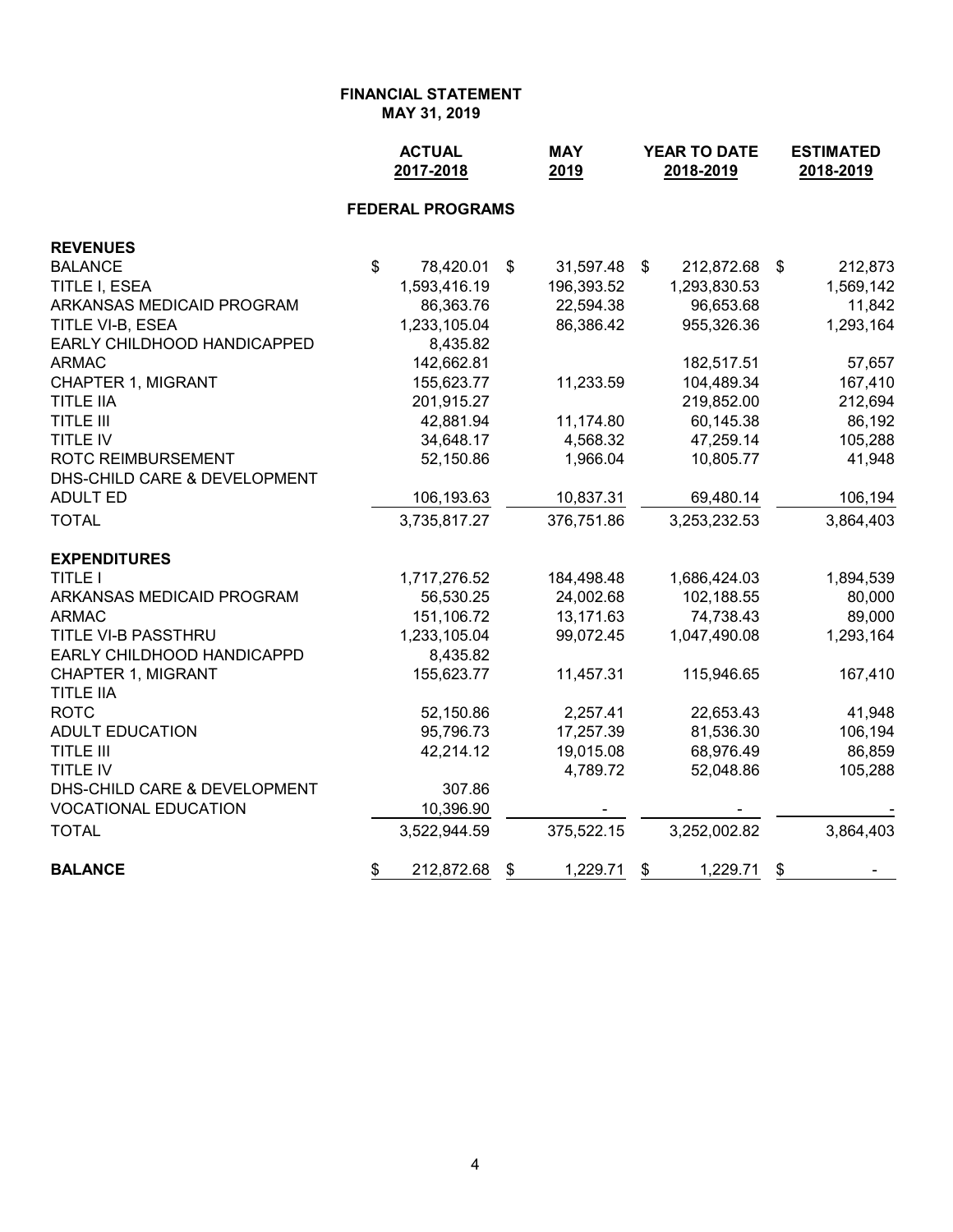|                                | <b>ACTUAL</b><br>2017-2018  | <b>MAY</b><br>2019     | <b>YEAR TO DATE</b><br>2018-2019 |                 |  | <b>ESTIMATED</b><br>2018-2019 |  |
|--------------------------------|-----------------------------|------------------------|----------------------------------|-----------------|--|-------------------------------|--|
|                                | <b>SCHOOL LUNCH PROGRAM</b> |                        |                                  |                 |  |                               |  |
| <b>REVENUES</b>                |                             |                        |                                  |                 |  |                               |  |
| <b>BALANCE</b>                 | \$<br>777,249.11            | \$<br>755,507.99 \$    |                                  | 840,932.29 \$   |  | 840,932                       |  |
| LUNCH & BREAKFAST SALES        | 375,828.57                  | 31,090.74              |                                  | 318,083.14      |  | 277,000                       |  |
| <b>REIMBURSEMENT</b>           | 2,260,981.21                | 405,984.34             |                                  | 1,782,499.16    |  | 2,279,713                     |  |
| <b>LOANS RECEIVED (REPAID)</b> |                             |                        |                                  |                 |  |                               |  |
| <b>OTHER INCOME</b>            | 130,474.46                  | 6,479.95               |                                  | 79,945.09       |  | 156,185                       |  |
| <b>TOTAL</b>                   | 3,544,533.35                | 1,199,063.02           |                                  | 3,021,459.68    |  | 3,553,830                     |  |
| <b>EXPENDITURES</b>            |                             |                        |                                  |                 |  |                               |  |
| <b>SALARIES</b>                | 1,171,102.87                | 102,113.04             |                                  | 1,011,005.71    |  | 1,247,712                     |  |
| <b>BENEFITS</b>                | 327,082.83                  | 28,105.76              |                                  | 287,701.67      |  | 352,685                       |  |
| <b>FOOD PURCHASES</b>          | 905,841.49                  | 53,089.01              |                                  | 610,360.18      |  | 775,563                       |  |
| <b>OTHER EXPENSES</b>          | 299,573.87                  | 4,623.81               |                                  | 101,260.72      |  | 261,918                       |  |
| <b>TOTAL</b>                   | 2,703,601.06                | 187,931.62             |                                  | 2,010,328.28    |  | 2,637,878                     |  |
| <b>BALANCE</b>                 | \$<br>840,932.29            | \$<br>1,011,131.40     | \$                               | 1,011,131.40    |  | 915,952                       |  |
| <b>TOTAL BALANCES</b>          | <u>\$20,474,718.66</u>      | <u>\$17,761,652.89</u> |                                  | \$17,761,652.89 |  | \$12,356,586.00               |  |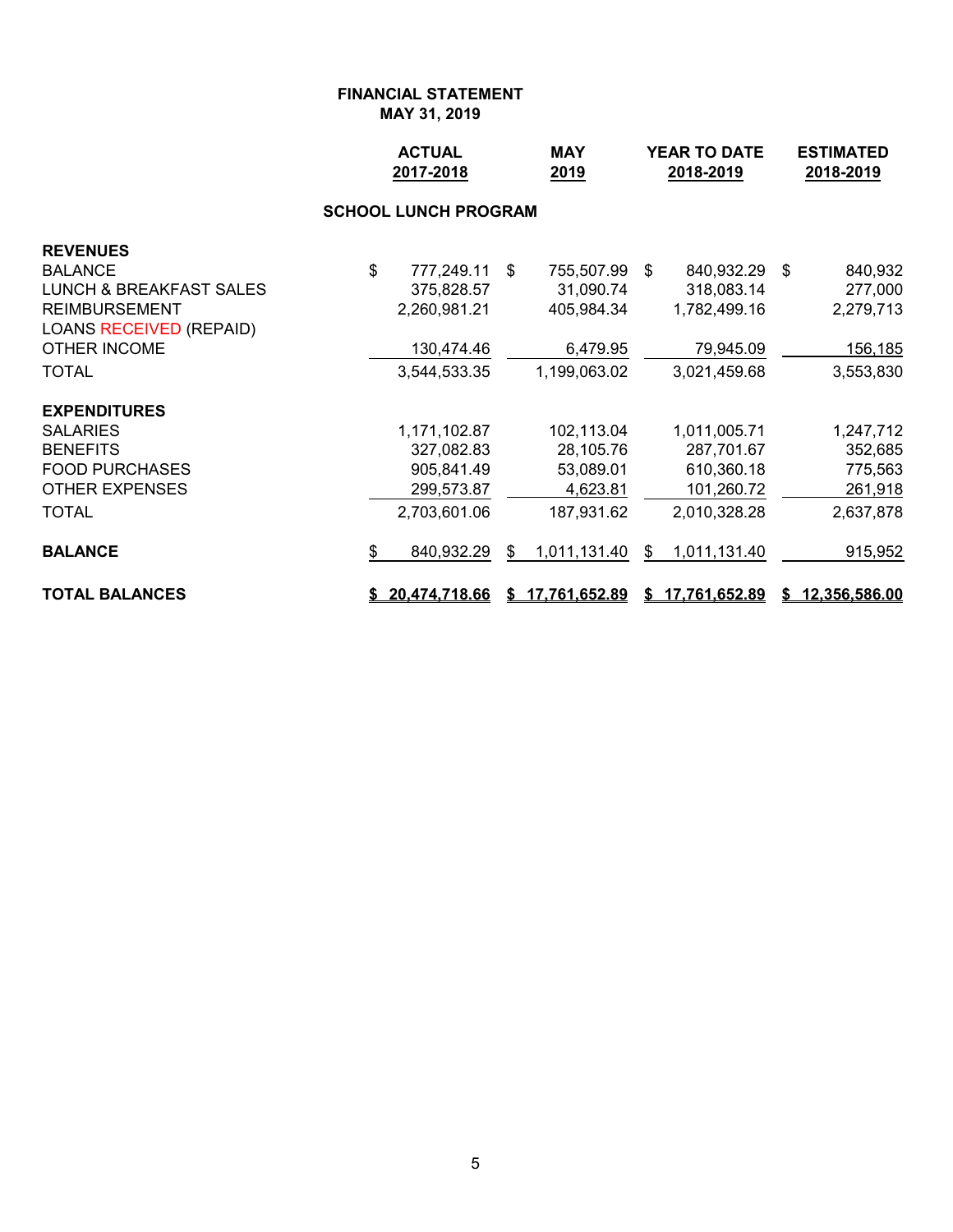| <b>ACTUAL</b> | <b>MAY</b> | <b>YEAR TO DATE</b> |
|---------------|------------|---------------------|
| 2017-2018     | 2019       | 2018-2019           |

# **SCHOOL ACTIVITY ACCOUNTS**

| <b>REVENUES</b>                 |                     |            |      |              |
|---------------------------------|---------------------|------------|------|--------------|
| <b>BALANCE</b>                  | \$<br>590,225.22 \$ | 690,854.37 | - \$ | 624,151.40   |
| <b>ADMISSIONS</b>               | 187,561.96          | 9,564.45   |      | 186,528.20   |
| SCHOOL SPONSORED SALES          | 143,488.87          | 7,063.20   |      | 143,104.72   |
| STUDENT SPONSORED SALES         | 189,497.25          | 16,380.83  |      | 218,024.63   |
| OTHER STUDENT ACTIVITIES        | 216,247.03          | 42,604.07  |      | 165,873.91   |
| OTHER COMMUNITY SERVICES        | 18,108.66           |            |      | 18,934.00    |
| <b>PRIVATE CONTRIBUTIONS</b>    | 186,865.18          | 32,636.45  |      | 196,270.20   |
| <b>MISCELLANEOUS</b>            | 52,146.27           | 336.79     |      | 19,406.78    |
| <b>TOTAL</b>                    | 1,584,140.44        | 799,440.16 |      | 1,572,293.84 |
| <b>EXPENDITURES</b>             |                     |            |      |              |
| <b>PURCHASES SERVICES</b>       | 285,045.92          | 40,439.99  |      | 245,993.20   |
| <b>SUPPLIES &amp; MATERIALS</b> | 537,819.04          | 64,984.68  |      | 562,340.58   |
| <b>FIXED ASSETS</b>             | 58,252.85           |            |      | 24,069.09    |
| <b>DUES &amp; FEES</b>          | 78,871.23           | 22,704.97  |      | 68,580.45    |
|                                 | 959,989.04          | 128,129.64 |      | 900,983.32   |
| <b>BALANCE</b>                  | 624,151.40          | 671,310.52 |      | 671,310.52   |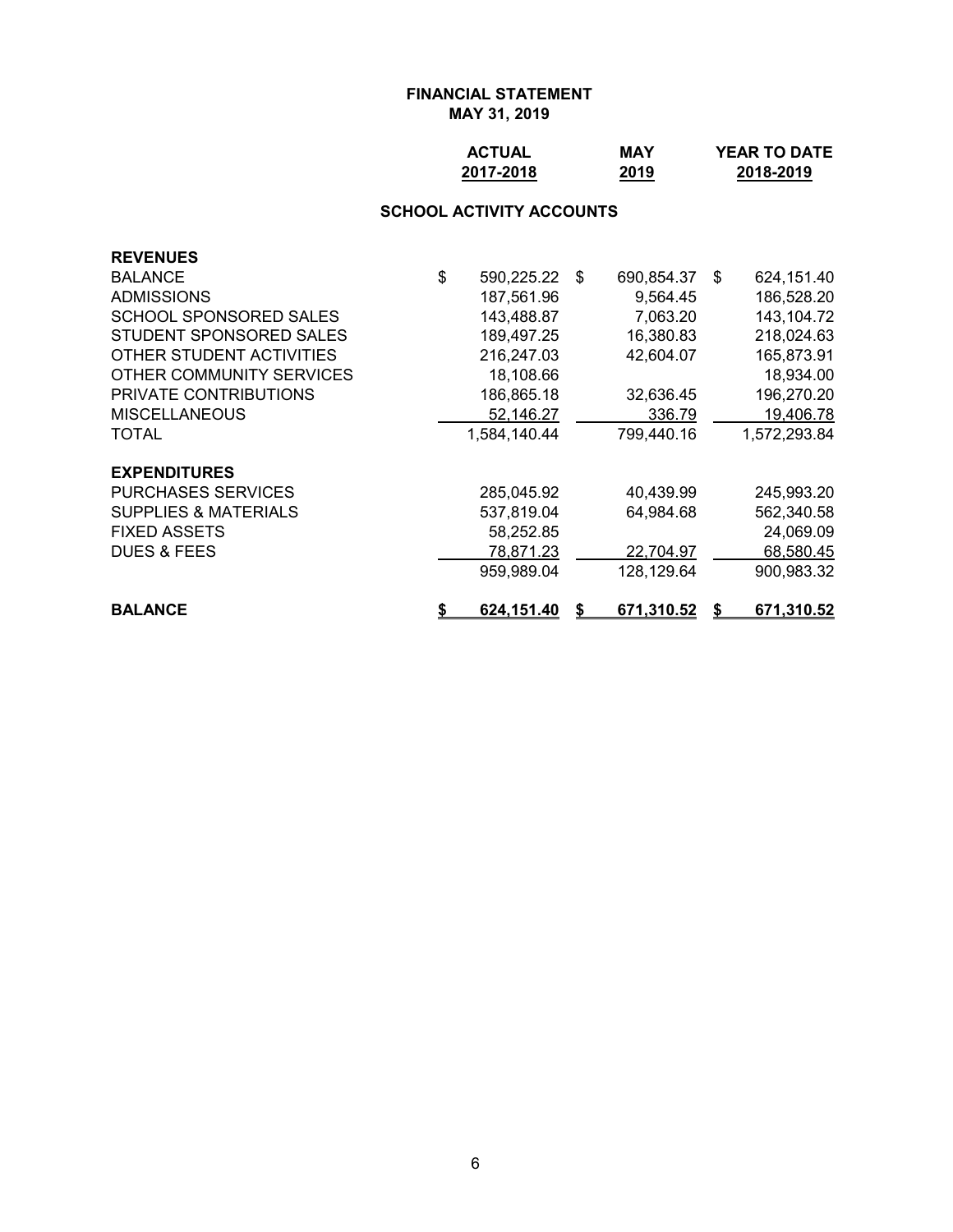#### **CITIZENS BANK ACCOUNT BALANCES MAY 31, 2019**

CHECKING ACCOUNT #0376886401 \$ 5,166,461.38

# **SCHEDULE OF INVESTMENTS May 31, 2019**

| PURCHASED CERTIFICATE OF DEPOSIT 12/01/2018<br>IN THE AMOUNT OF \$1,884,528.99 AT A RATE OF 1.30%<br>MATURING 12/01/2019 | \$ | 1,894,685.93    |
|--------------------------------------------------------------------------------------------------------------------------|----|-----------------|
| PURCHASED CERTIFICATE OF DEPOSIT 4/04/2019<br>IN THE AMOUNT OF \$8,129,657.41 AT A RATE OF 1.31%<br>MATURING 6/04/2019   | S. | 8,129,657.41    |
|                                                                                                                          |    | \$10,024,343.34 |

7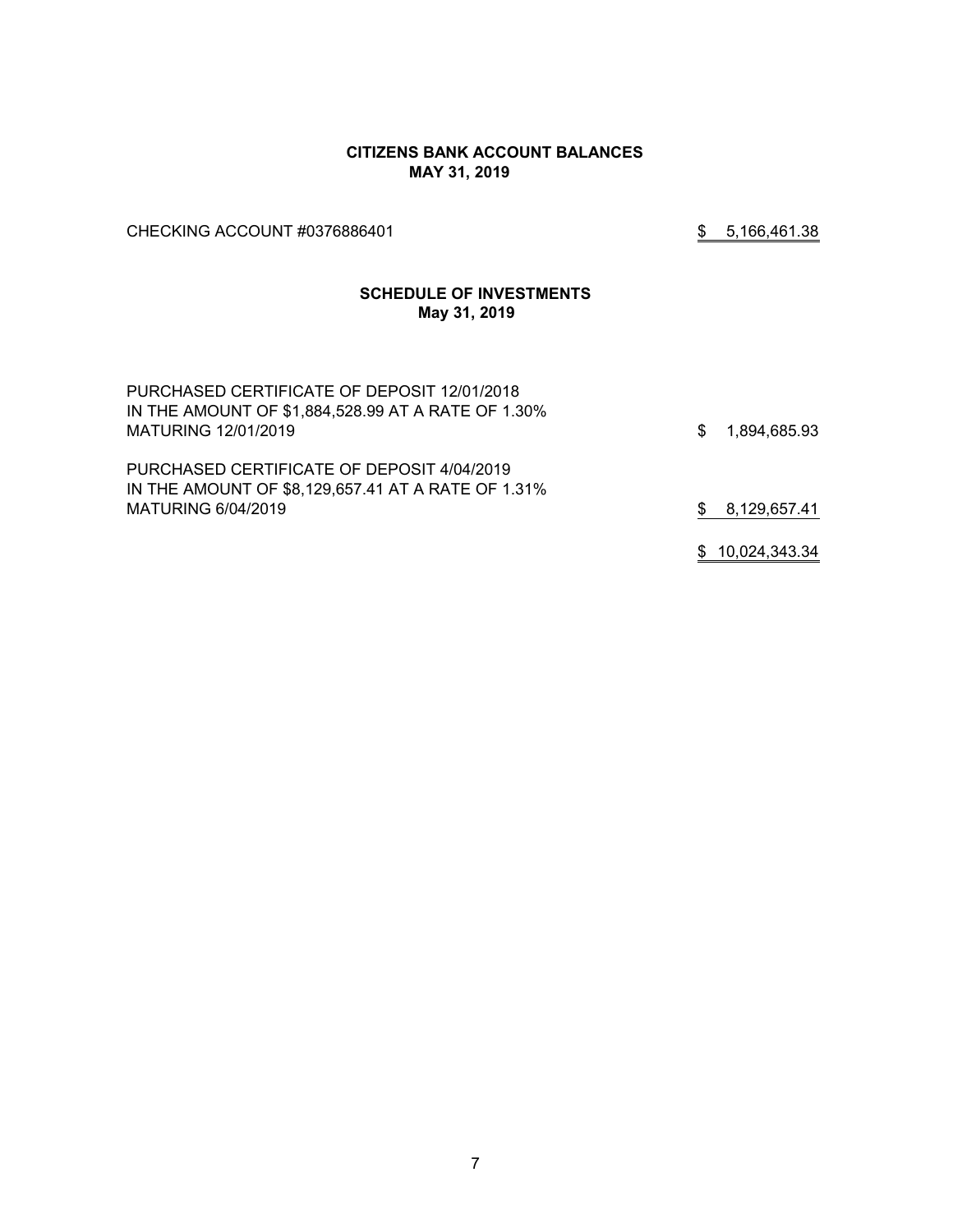# **MISCELLANEOUS INCOME ACCOUNT ANALYSIS MAY 2019**

| <b>OPERATING FUNDS</b>                               | <b>MAY</b>      | <b>YEAR TO DATE</b> |
|------------------------------------------------------|-----------------|---------------------|
| <b>G/T ADVANCED PLACEMENT</b>                        | 1,322.37        | 11,272.37           |
| <b>ISEP GRANT</b>                                    |                 |                     |
| <b>RISE ACADEMY</b>                                  |                 |                     |
| PRIVATE DONATIONS                                    |                 | 250.00              |
| PRESCHOOL AFTER HOURS CARE                           |                 |                     |
| <b>EARLY CARE &amp; EDUCATION GRANT</b>              |                 | 1,979.56            |
| AR SCHOOL RECOGNITION                                |                 | 74,377.26           |
| GENERAL IMPROVEMENT FUND GRANT-ADULT ED              |                 |                     |
| NEW CTE PROGRAM START UP GRANTS                      |                 | 9,350.00            |
| <b>FACILITIES &amp; TRANSPORTATION REIMBURSEMENT</b> | 7,322.60        | 28,780.62           |
| PERCENTAGE THEATER ADMISSIONS                        |                 | 212.34              |
| <b>MASCOT ROYALTIES</b>                              | 154.53          | 211.38              |
| <b>HALL OF HONOR</b>                                 |                 | 960.00              |
| <b>REIMBURSEMENT FEES</b>                            | 6,978.87        | 6,978.87            |
| PRIOR YEAR LUNCH CHARGES                             |                 |                     |
| <b>GAME &amp; FISH GRANT</b>                         |                 | 1,089.41            |
| REFUND PRIOR YEAR EXPENSES                           |                 | 28,268.88           |
| CAREER NEW PROGRAM START UP                          |                 |                     |
| EMPLOYEE JURY/SUBPOENA FEES                          | 200.00          | 780.00              |
| HANNA OIL-GAS & ROYALTY                              | 18.67           | 18.67               |
| STEPHENS PRODUCTION-GAS ROYALTIES                    |                 | 120.83              |
| WAELDER OIL & GAS-GAS ROYALTIES                      |                 | 15.28               |
| <b>XTO ENERGY-GAS ROYALTY</b>                        | 293.77          | 3,830.57            |
| SALE OF FIXED ASSETS & SUPPLIES                      | 6,700.00        | 35,443.18           |
| <b>REBATE</b>                                        |                 | 4,887.93            |
| ATU-REIMBURSEMENT CONCURRENT CREDIT                  |                 | 733,310.25          |
| <b>JATC-FEES</b>                                     |                 | 1,475.00            |
| PAYROLL REIMBURSEMENT-TRANSFER                       |                 | 21,620.41           |
| FEDERAL FLOOD CONTROL                                |                 | 85.97               |
| FEDERAL MINERAL LEASE                                |                 | 6.18                |
| PROPERTY DAMAGES REIMBURSEMENTS                      | 240.00          | 1,367.58            |
| <b>ETS HONORARIUM</b>                                |                 | 1,100.00            |
| <b>USAC E-RATE</b>                                   |                 | 2,155.43            |
| BLUEBIRD WNC445 SPECTRUM LEASE                       |                 |                     |
| <b>PHOTOGRAPHY</b>                                   | 1,458.95        | 7,798.95            |
| <b>TOTAL</b>                                         | \$<br>24,689.76 | \$<br>977,746.92    |